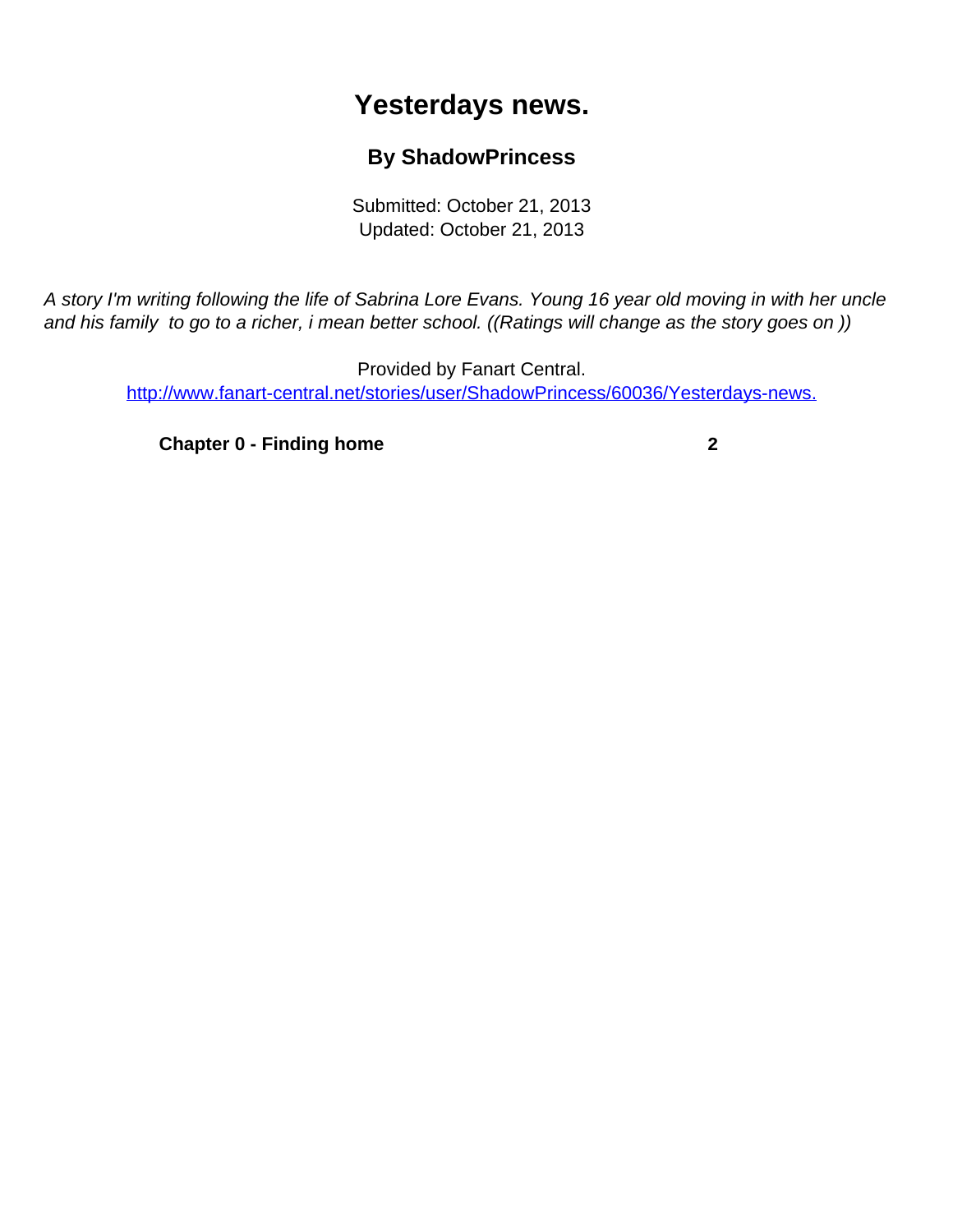## **0 - Finding home**

<span id="page-1-0"></span>The weather said it was going to be rainy, I kinda wish it was.. the sun hurts my eyes. 6:00 am

I'm almost there...feels like this bus is taking forever though. I guess the plane would of been just as terrible, here atleast I get a better view. Seems like the whole area is surrounded by trees. Not that I mind, the forest is a comfort. 6:45am

-

-

Maybe if I close my eyes..this next tunnel won't be to a road. It'll be just what I need. An escape..my door out! Just close my eyes and picture myself on a pitch black stallion, riding with the wind at my back. My hair isn't long enough to flow.. the twists and curls it in would make it bounce but oh it would feel amazing. Galloping through a dark tunnel and winning against the birds. With a smirk I'd fly farther then any of them!

7:21 am -

Of course it's right before I make it to the magical kingdom that someone shakes me awake. Was I day dreaming or sleeping? Even I'm not sure. Well..I'm here.. Home? who knows. Just have to wait and see. It might just be what I need though.

8:50 am -

Mom sent me here to live with my uncles. [Not my blood uncles but I've known them since I was a baby] cause the school I wanna go to is here. It's an amazing school for the rich snobby kids but it has connections i couldn't afford to miss. Haigh Winds Academy Located just near the Mississippi river, Built back in 1867 and rebuilt in 2001 after a fire destroyed most of the school

And **I** got in. My uncles are here now. I'll talk to you all later <3 Love Sabrina. xoxo 9:58 am **-------------------**

Sabrina hummed as she clicked post, putting away her phone. " I'll update later." with that she hopped over to where her uncle, Otis, was waving. " OTIS! I missed ya big lug!" The man was giant compared to her. Six foot tall scruffy lumberjack looking ginger man with thick glasses and light brown skin that matched hers. They hugged for a moment before a throat cleared behind them. She gleamed turning to the second person to greet her. " I didn't forget about you Hart. Gimme a hug! You're my uncle now too!" She hugged the shorter man with short shaggy hair,a sunburn and flip flops " Before I forget, Congratulations guys!! Sorry mom wouldn't let me come to the wedding.. You, you know how she is." Otis smiled, patting her head and reached to pick up her luggage to put it in the back of their van. " It's alright." he said. Hart spoke up after that glancing over the girl " Well now let me have a look, oh man just. look. at. you. Time doesn't fly it fracking skips. It's only been 5 years and you're a young women already. Come on Sabby you're room is all set up so you don't have to worry it and we are taking you out to the nicest restaurant in town to celebrate your new school year. "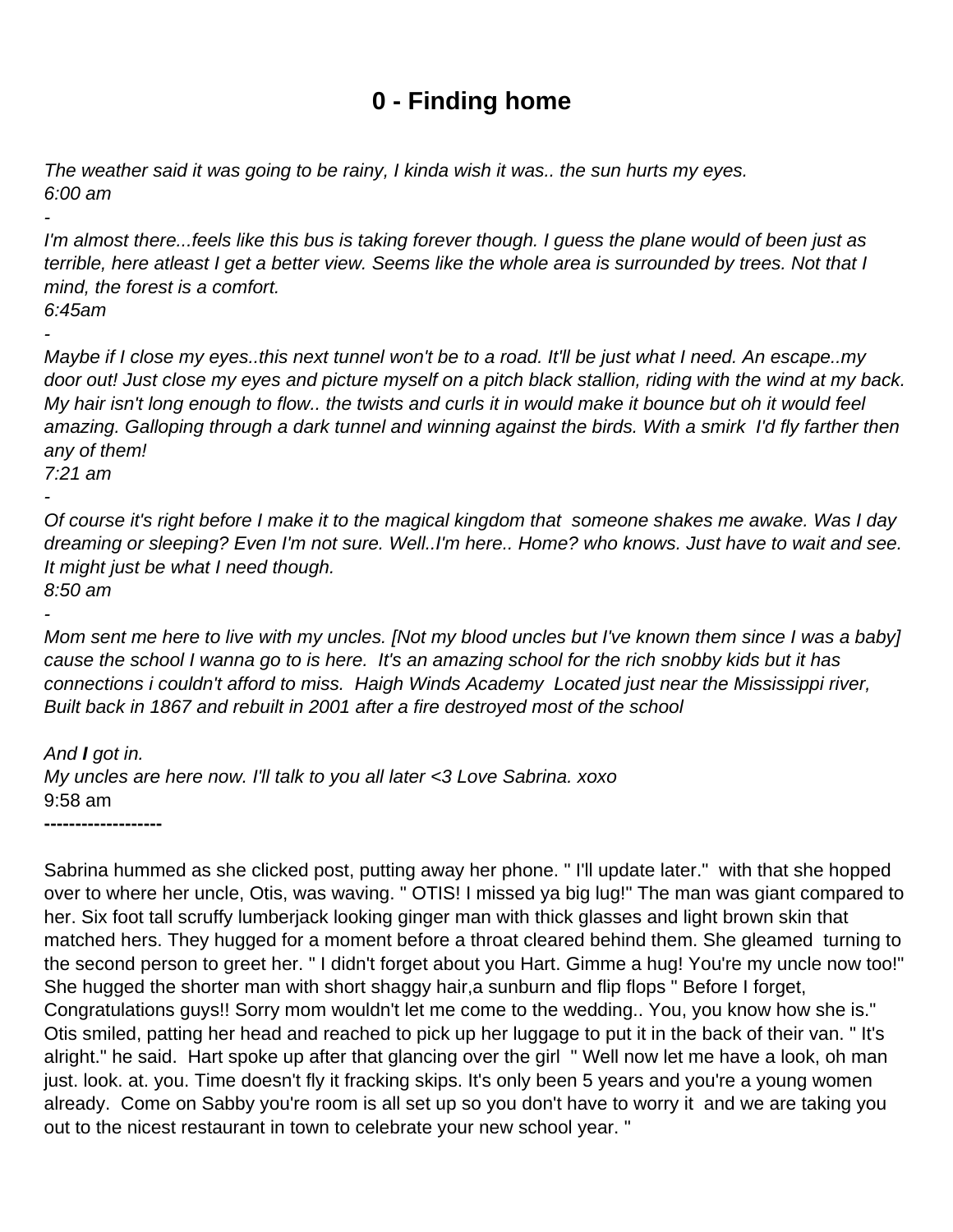" Yeah on your salary? can't wait for McDonalds, Hart. " She joked taking a seat in the back, " Seriously though, the nicest restaurant in town isn't fast food. Right? I have heard things about them...I'm trying not to have a heart attack at a young age." He stuck his tongue out at her joke and corrected her " It's not. There is a restaurant that your school actually opened up. Well the same people who own your school anyhow. It's call 'Lancelot's Grill' and the food is really good and expensive as hell. This is a one night thing I hope you under stand." Sabrina shook her head and leaned back. " What ever you say. Hart. " He sighed, "And that stop that. My name isn't hart anymore since I got married and you know that. Call me by my first name. Hogan."

" I didn't know your first name. I grew up calling you hart, but wait no wait really? HOGAN HART? no.. well It's Hogan Wenths now right? Mr and Mr Otis and Hogan Wenths.. nah can't do it. I'm calling you Hart. It'd be weird any other way." Hart turned to his husband with a frown "Otis **your** niece is being cruel" Otis eyebrow raised " You're both being children."

Aside from the radio, and a small sing along the rest of the drive was quiet. Sabrina got lost in her thoughts once more, eye closing but still smelling the forest outside the cracked window.

**-----------------**

Had another day dream on the ride to the restaurant. Trees were large, bigger and taller and grander then any thing I've seen before. I was a fairy in the daydream. With silver wings and bright blue eyes, brighter then the ones i got that is. I was the queen of those trees. We sang together and danced. Once again the day dream was cut short by Uncle H waking me up. I Wonder when my daydreams stopped being with my eyes open. 5:40 pm

-

The food was absolutely amazing! I've never had a vegan steak, taste like a real steak and they even proved to me it wasn't real meat when I asked. Which is good with my allergy .. Not a vegan by choice but I'm glad to taste something like real meat.

Here's a pic

[http://i665.photobucket.com/albums/vv13/AceOFHeartless/6250a8b2-1a62-4fab-a962-bda0993de9ae\\_z](http://i665.photobucket.com/albums/vv13/AceOFHeartless/6250a8b2-1a62-4fab-a962-bda0993de9ae_zps6ef4f7f2.jpg?t=1406401263) [ps6ef4f7f2.jpg?t=1406401263](http://i665.photobucket.com/albums/vv13/AceOFHeartless/6250a8b2-1a62-4fab-a962-bda0993de9ae_zps6ef4f7f2.jpg?t=1406401263)

6:20 pm

- About to go to bed now. To all you late night vloggers out there I'll see ya next summer. Mine is over tomorrow.

Good Night and Love Sabrina <3 xoxo 10:02 pm **----------------------------**

She tucked her laptop away in it's bag. " Good night everyone. " She would miss being able to vlog easily but tomorrow, oh tomorrow she was so excited for tomorrow! The school of her well not her dreams but the school that will lead to the school of her dreams!! All on tomorrows dawn. She had to make sure to take plenty of pictures too. She couldn't wait. Before she could go to bed she put together he outfits for the week, Luckily there wasn't a uniform code. She hated uniforms. It was also lucky that they delivered her school book straight to her uncle house after she bought them so all she had to do was pack her bag, brush her teeth and wake up bright and early tomorrow ready to take on the world.